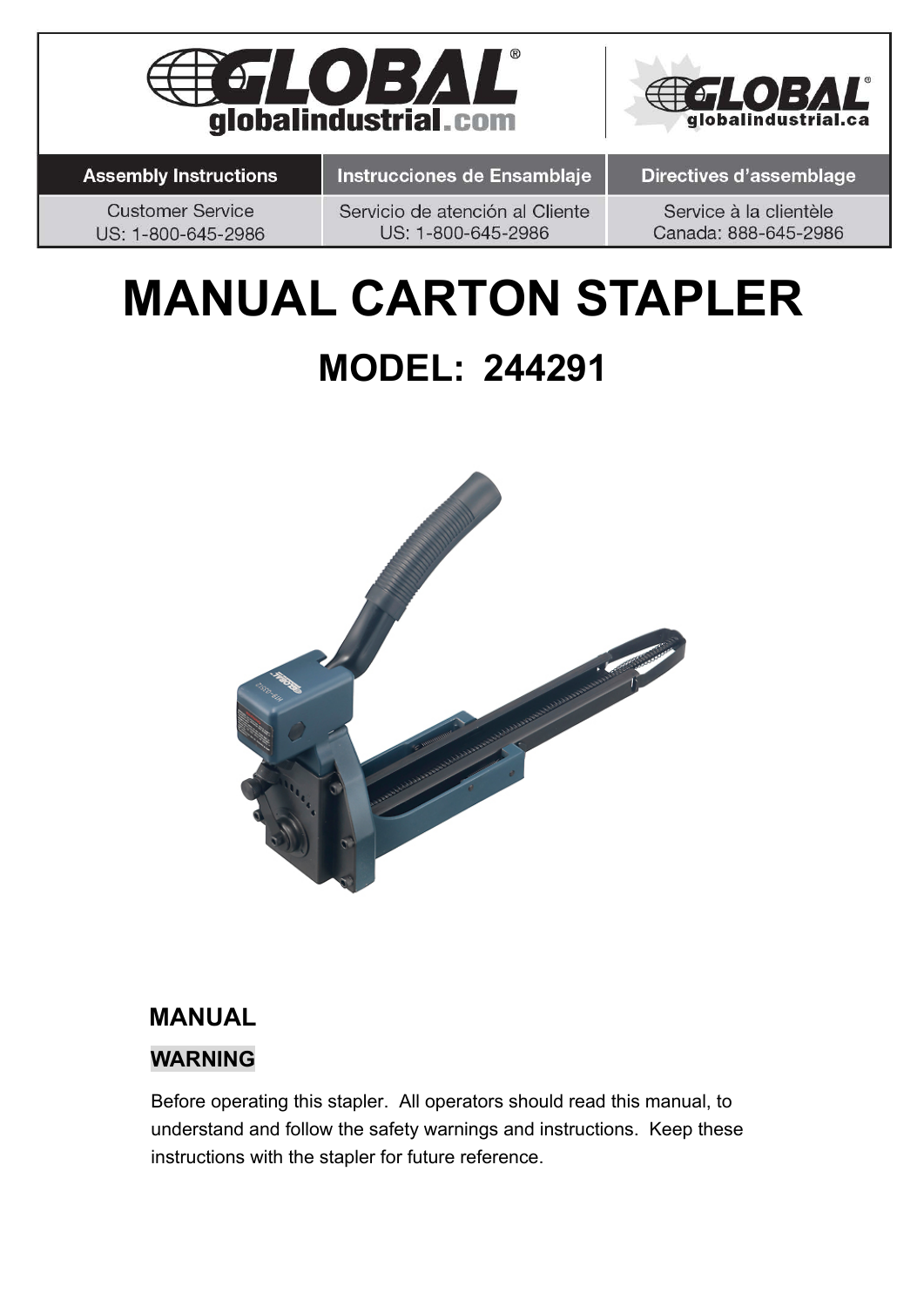# **TABLE OF CONTENTS**

#### **PAGE**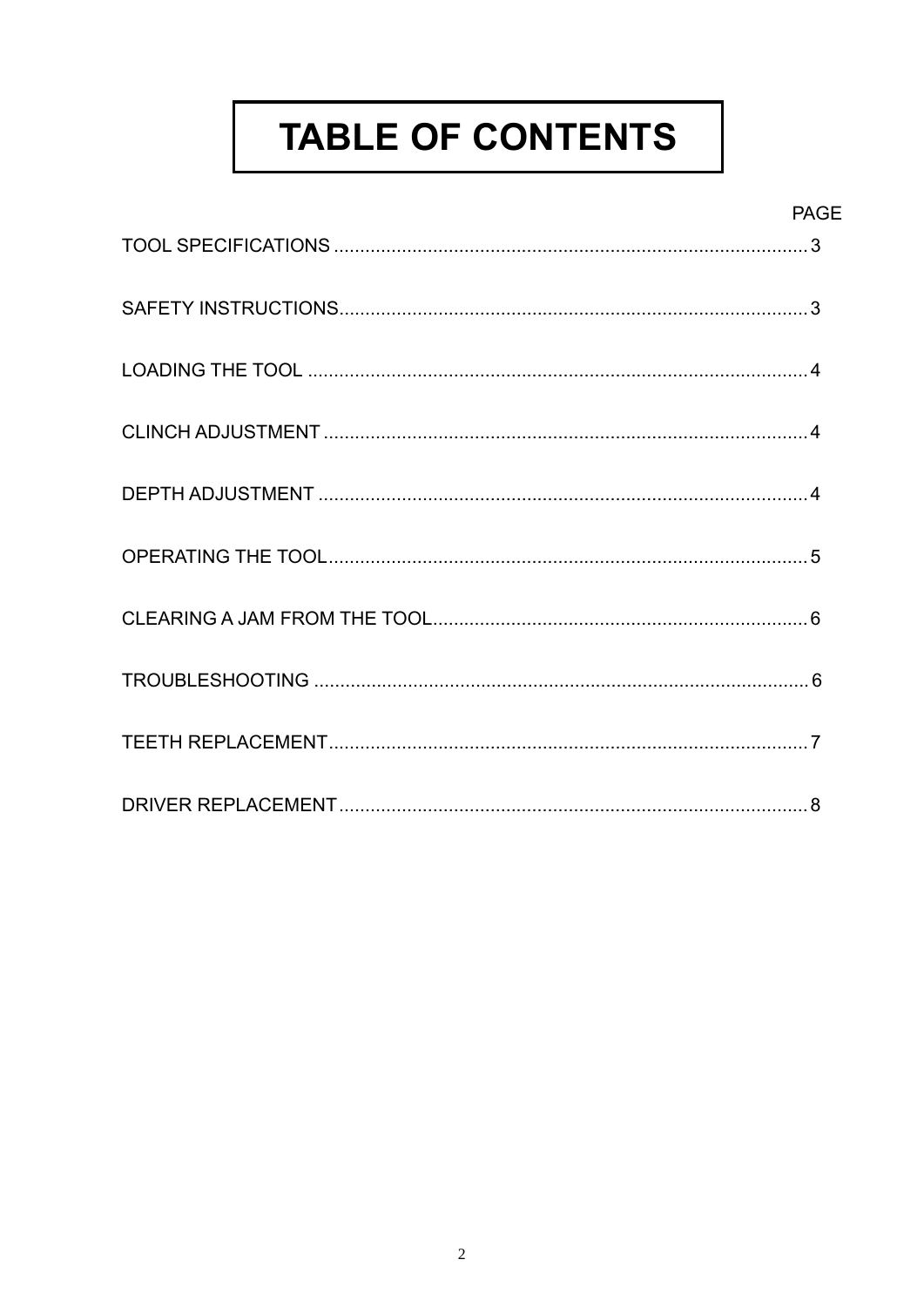### **TOOL SPECIFICATIONS**

| Length 15mm, 18mm |  |  |  |
|-------------------|--|--|--|
|                   |  |  |  |

### **SAFETY INSTRUCTIONS**

### DANGER

1. Read this manual and understand all safety instructions before operating the tool.

#### WARNING

- 2. Never engage in horseplay .
- 3. At the workplace , always wear the protective equipment such as safety glasses , hearing protection and head protection .
- 4. Always handle the tool with care .
- 5. Do not place your hand or any part of your body in the staple clinching area.
- 6. Never point the tool to anyone.
- 7. Never push handle unless the tool is in place on carton.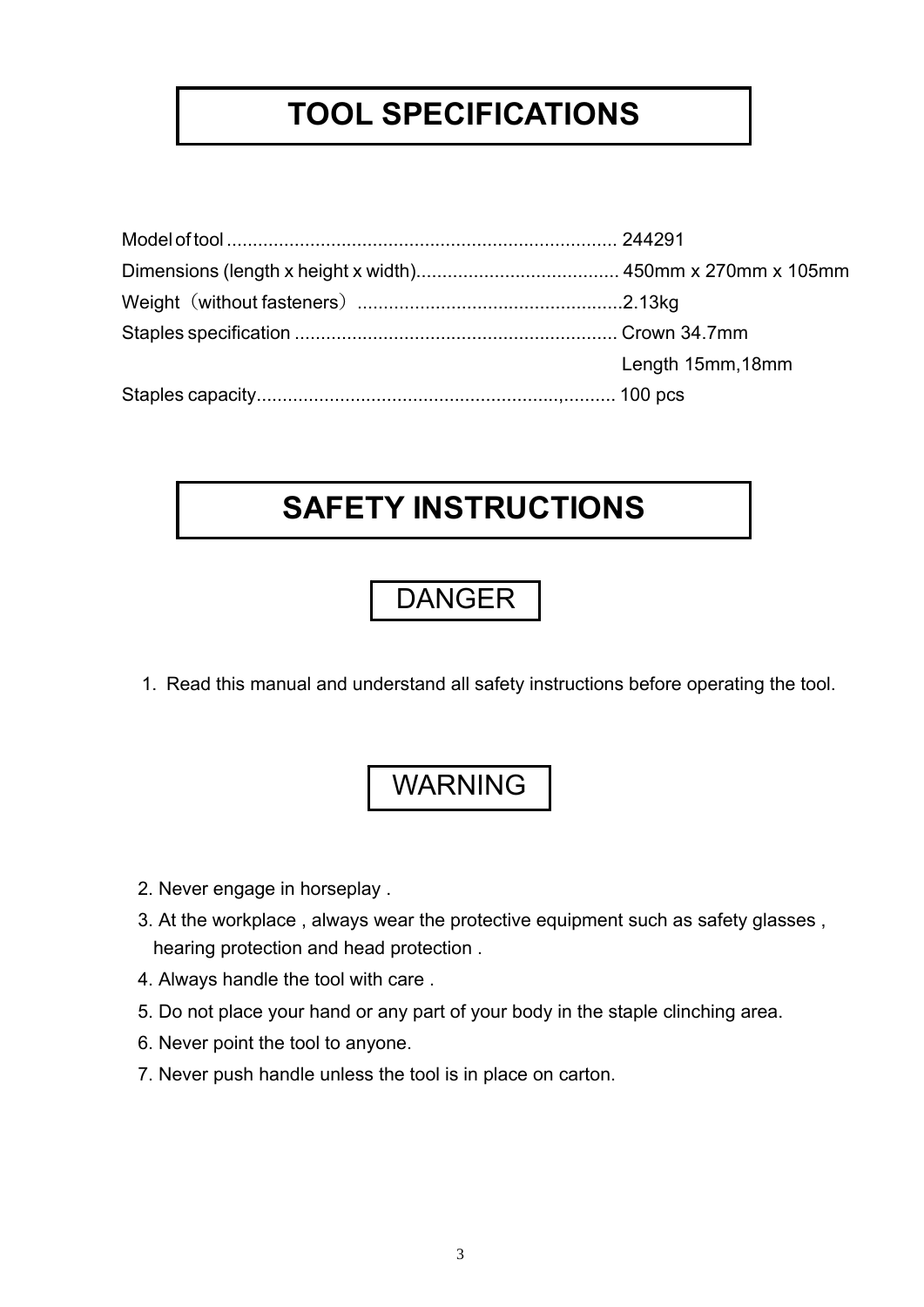# **LOADING THE TOOL**



Press the stopper (032)then pull out the pusher unit.



Insert 2 sticks of appropriate staples into the slide forward to the front of the magazine unit  $(030)$ .



Reassemble the pusher unit (032).

# **CLINCH ADJUSTMENT**



Loosen adjustment nut (003) turn adjustment screw (005) clockwise to loosen clinch . Turn adjustment screw (005) counterclockwise to tighten clinch , after adjusting , tighten adjustment nut (003).



### **DEPTH ADJUSTMENT**



Adjust the screw(010).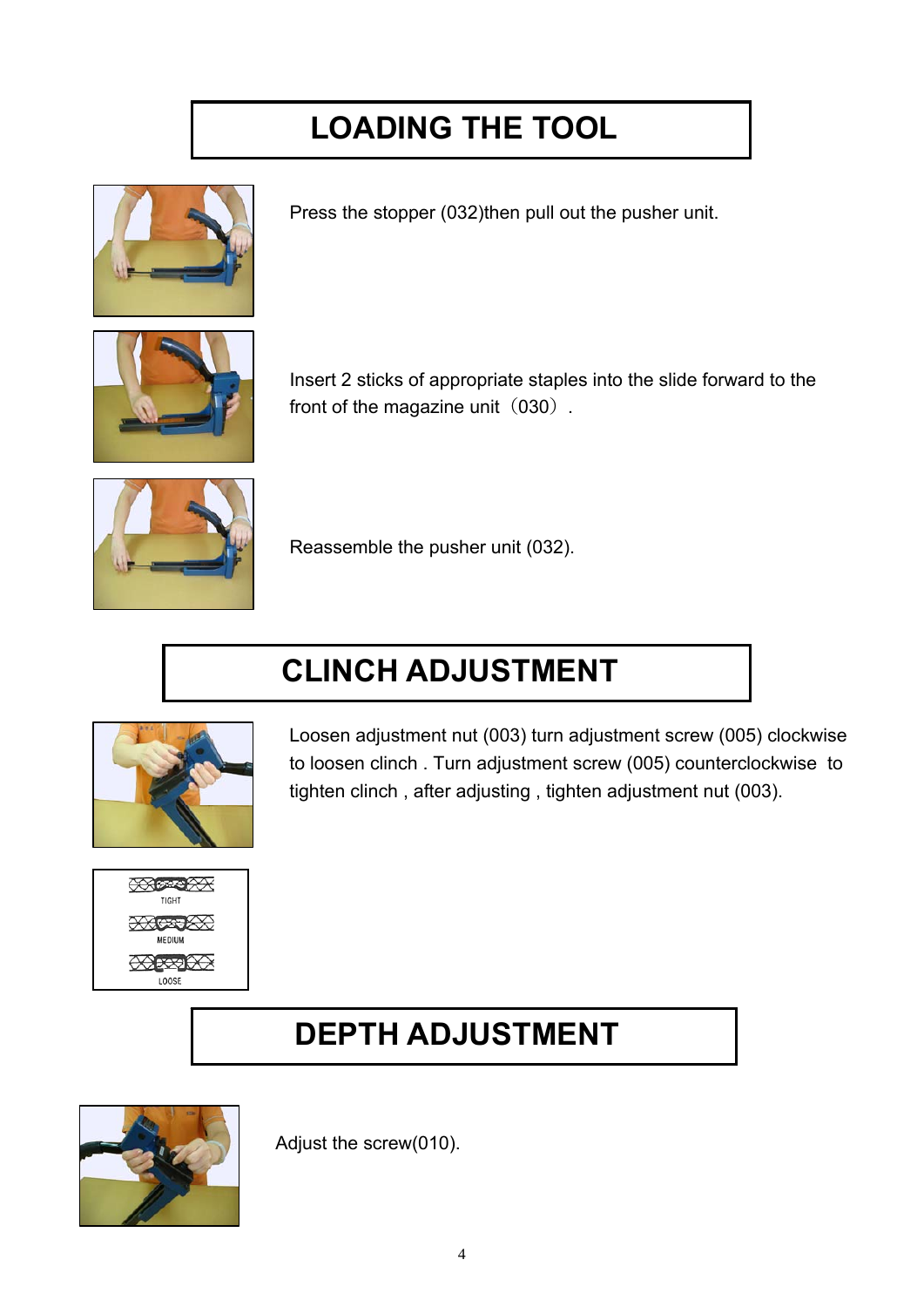# **OPERATING THE TOOL**

#### **WARNING**

Protect your eyes and ears . Wear safety glasses with side shields . Wear hearing protection . Employers and users are responsible for ensuring the user or anyone near the tool wear this safety protection .

#### **WARNING**

To prevent accidental injuries,never place a hand or any other part of body in the staple clinching area . Never point tool to anyone else . Never engage in horseplay . Always handle the tool with care .



Check and replace any damaged or worn components of the tool. The safety warning labels on the tool must also be replaced if they are not legible



Insert staples into your tool following the instructions on loading the tool .



Position on box in line with the desired staple location. There is a small projection on either side of the magazine seat (029) as an aid in locating the position of the staple . Hold the front end of the tool by pressing on the top of the body (002). Press down on the handle (025) all the way until it stops . Release handle (025) and move to the next location .



Strongest closure requires end staples close to end of box . Check packing requirements .

Check staple clinching in samples of box board being used . Adjustments for depth of penetration & tightness of clinch are full advantage should be taken of them .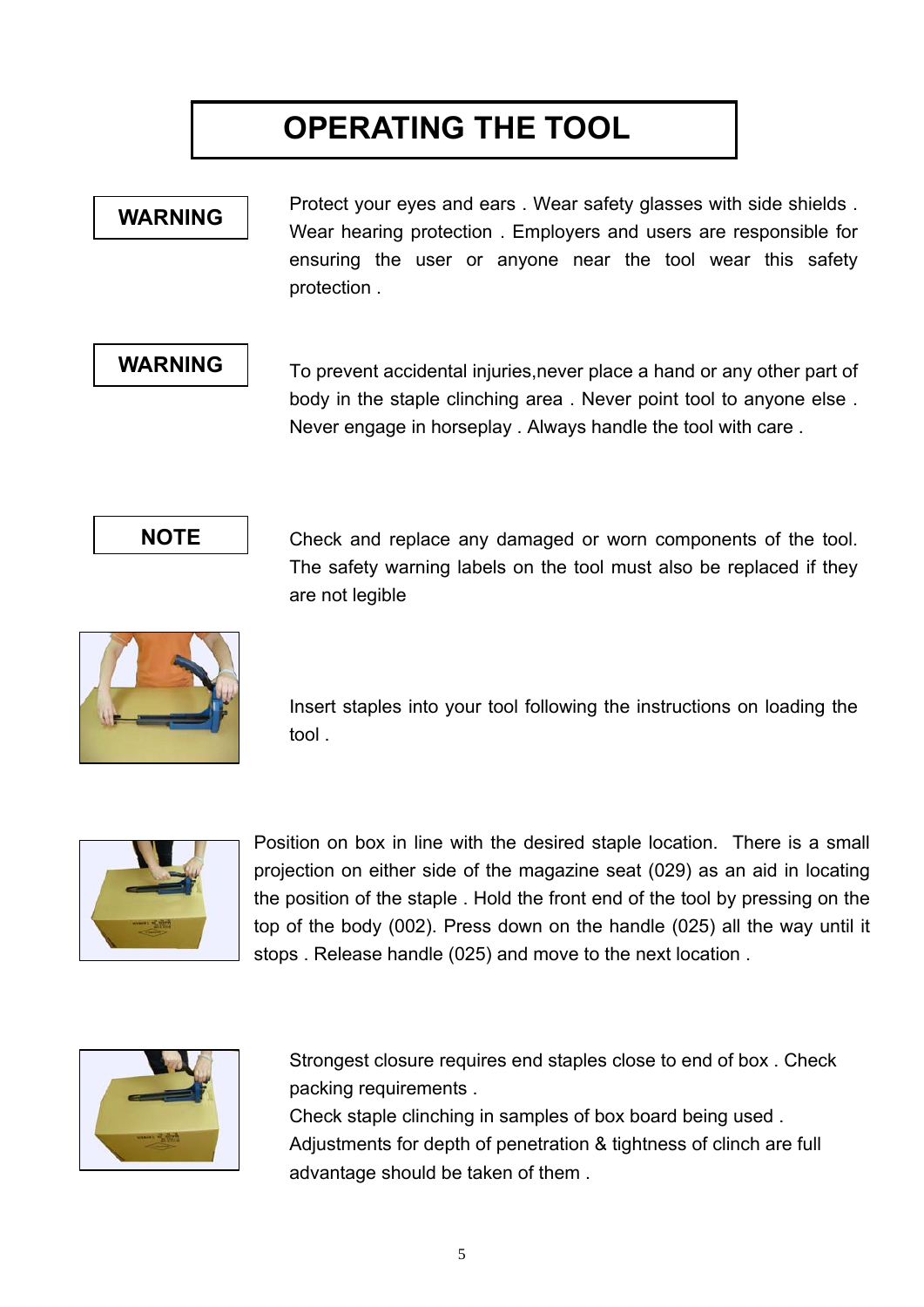# **CLEARING A JAM FROM THE TOOL**



Press the stopper(032). Then pull out the pusher unit(035).



Take off the magazine unit(030) with flat head screw driver, then clear jam.



Reassemble the magazine unit(030) and the pusher unit(035).

### **TROUBLE SHOOTING**

#### **WARNING**

STOP USING THE TOOL IMMEDIATELY IF ANY OF THE FOLLOWING PROBLEMS OCCUR. SERIOUS PERSONAL INJURY COULD OCCUR.

| <b>PROBLEM</b>    | <b>CAUSE</b>               | <b>SOLUTION</b>                                            |  |  |  |
|-------------------|----------------------------|------------------------------------------------------------|--|--|--|
| Excessive jams:   | Staple size is wrong.      | Use the proper size staple                                 |  |  |  |
| Uneven clinch     | Wrong staple size          | Check for proper leg length<br>adjustment & clincher size. |  |  |  |
| Unclinched staple | Teeth (021,023) loose      | Tighten teeth (021,023)                                    |  |  |  |
|                   | Teeth (021,023) are broken | Replace teeth (021,023)                                    |  |  |  |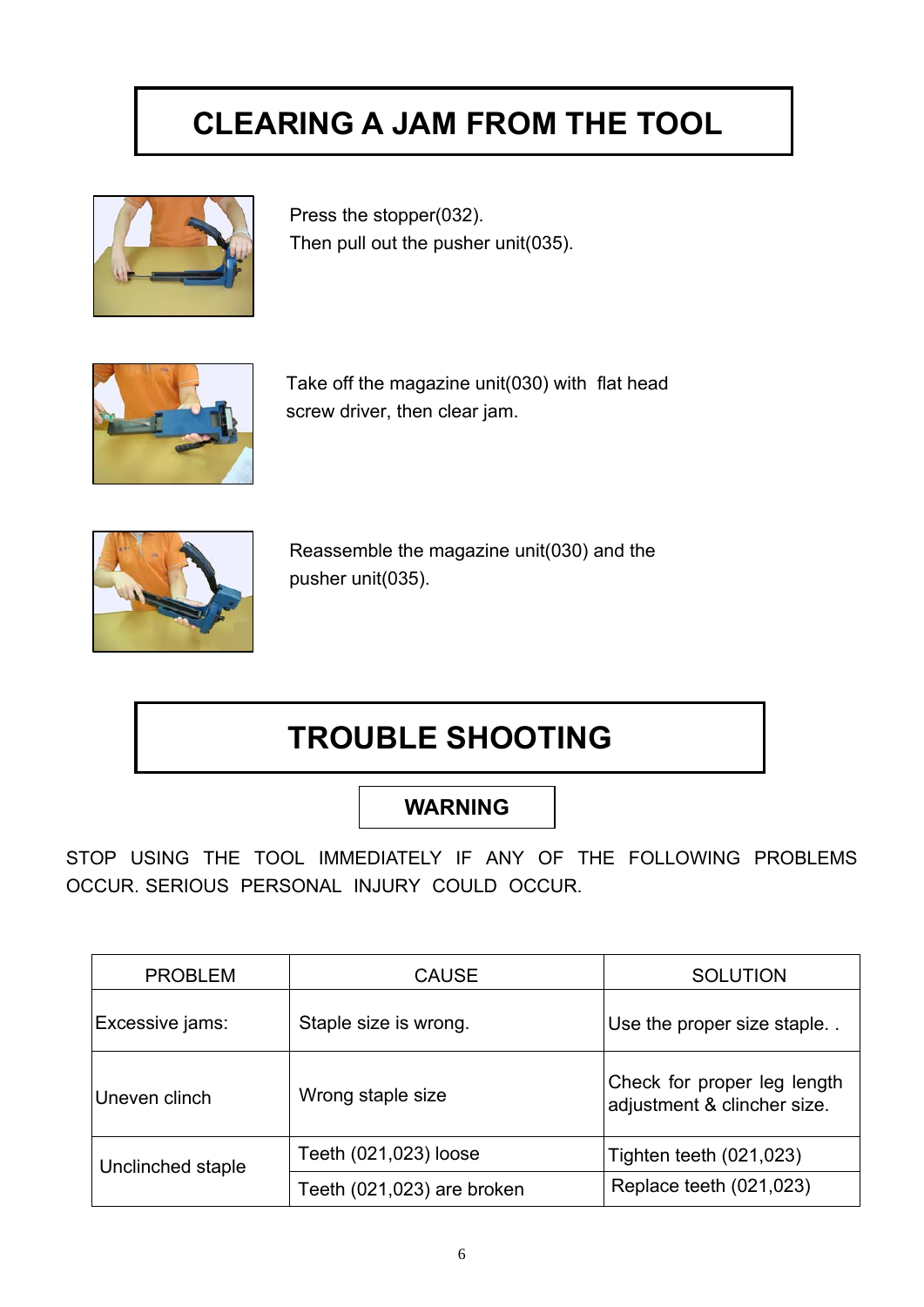# **TEETH REPLACEMENT**



Take off the magazine unit(030) with flat head screw driver.



Loosen screws (501) with 4 mm hexagon wrench key.



Remove the magazine seat(029).



Take off the teeth unit with flat head screw driver.



Loosen pivot screw (001) with a flat screw driver. Remove handle (025) and linkage mechanism.



Remove rod (020) with hammer and 5mm straight rod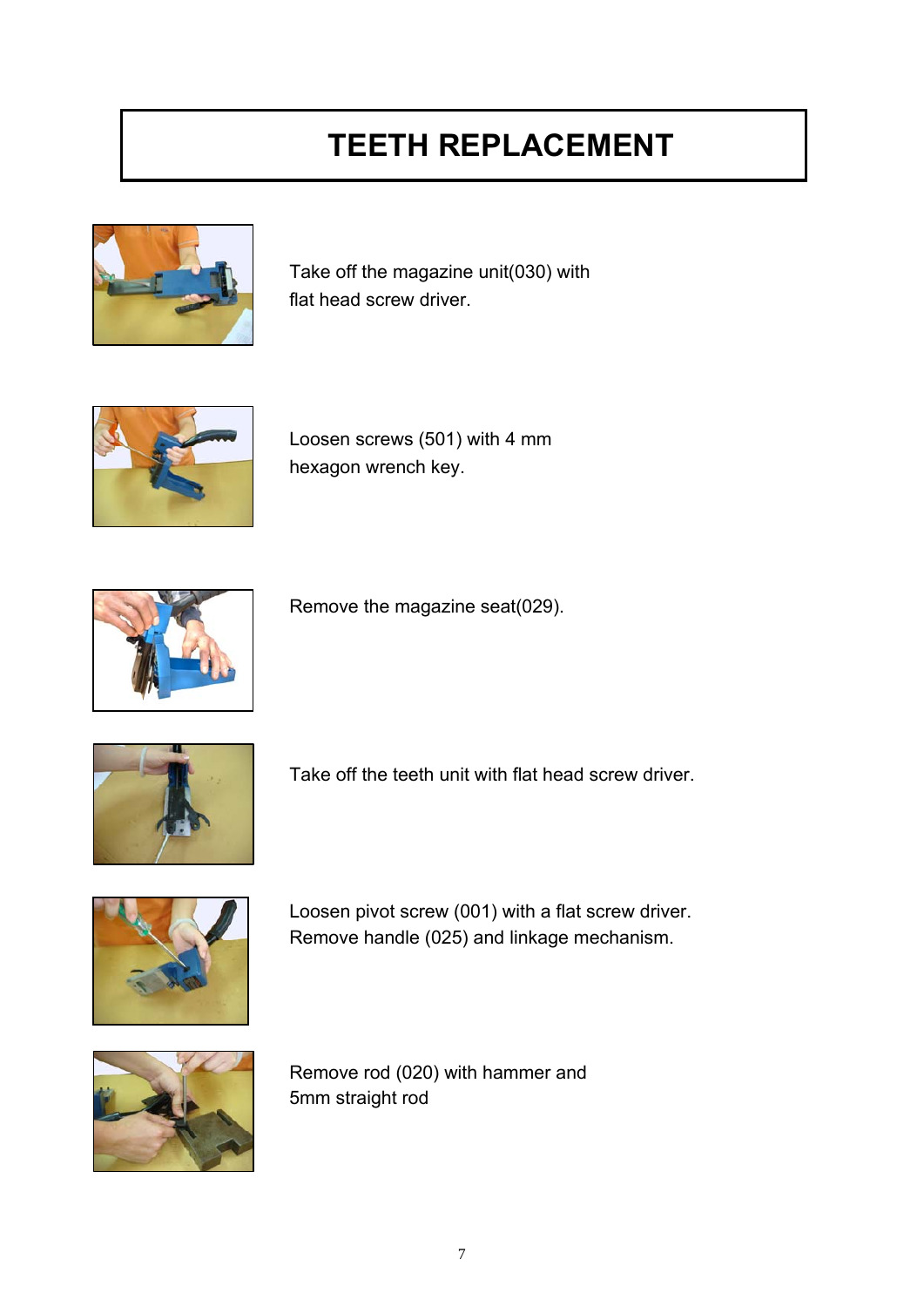# **DRIVER REPLACEMENT**



Take off the magazine unit(030) with flat head screw driver.



Loosen screws (501) with 4 mm hexagon wrench key.



Remove the magazine seat (029).



Loosen pivot screw (001) with a flat screw driver. Remove handle (025) and linkage mechanism.



Remove rod (018) with hammer and 5mm straight rod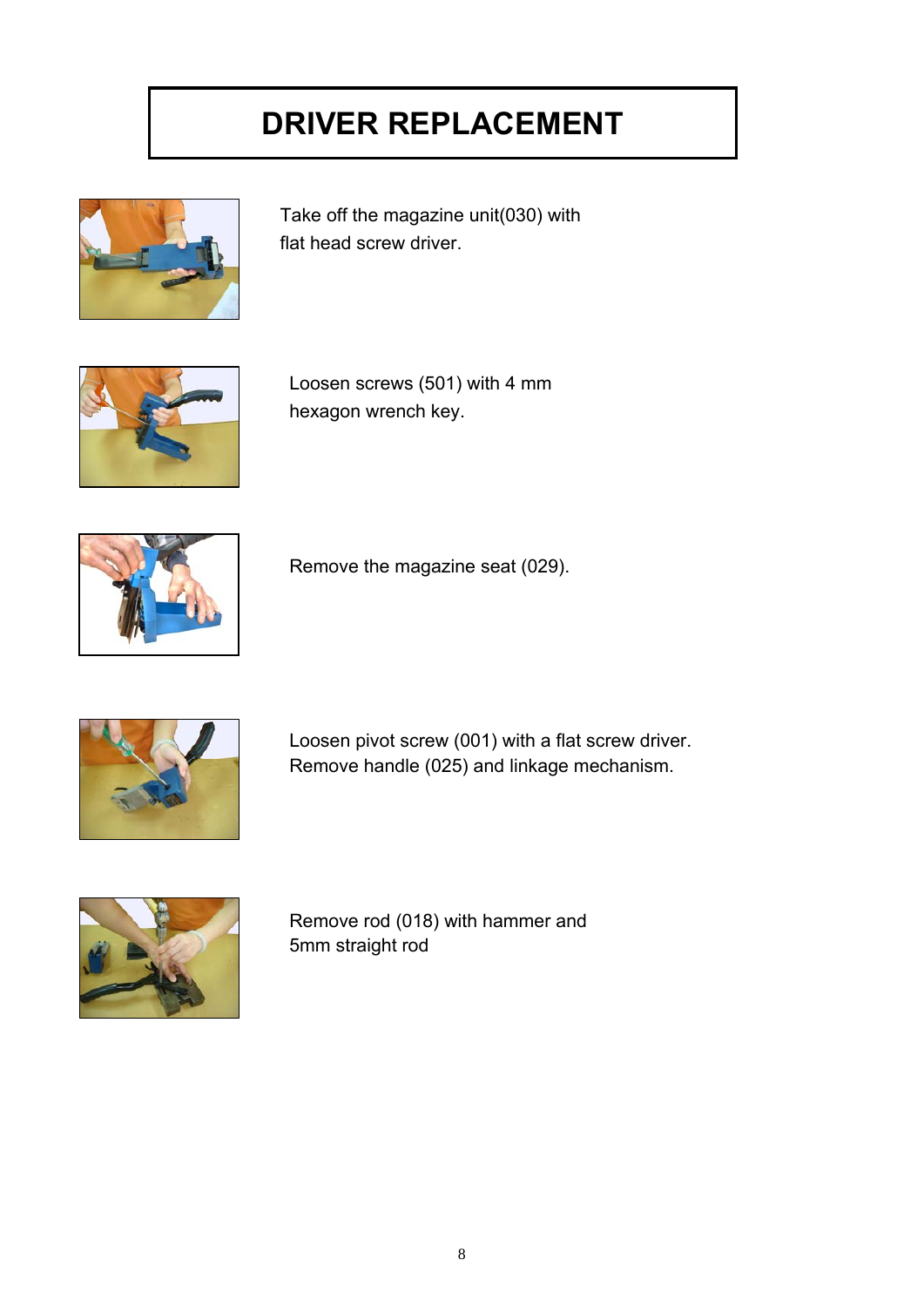



 $\mathbf{s}$ 

Model no. 244291

 $20040900$